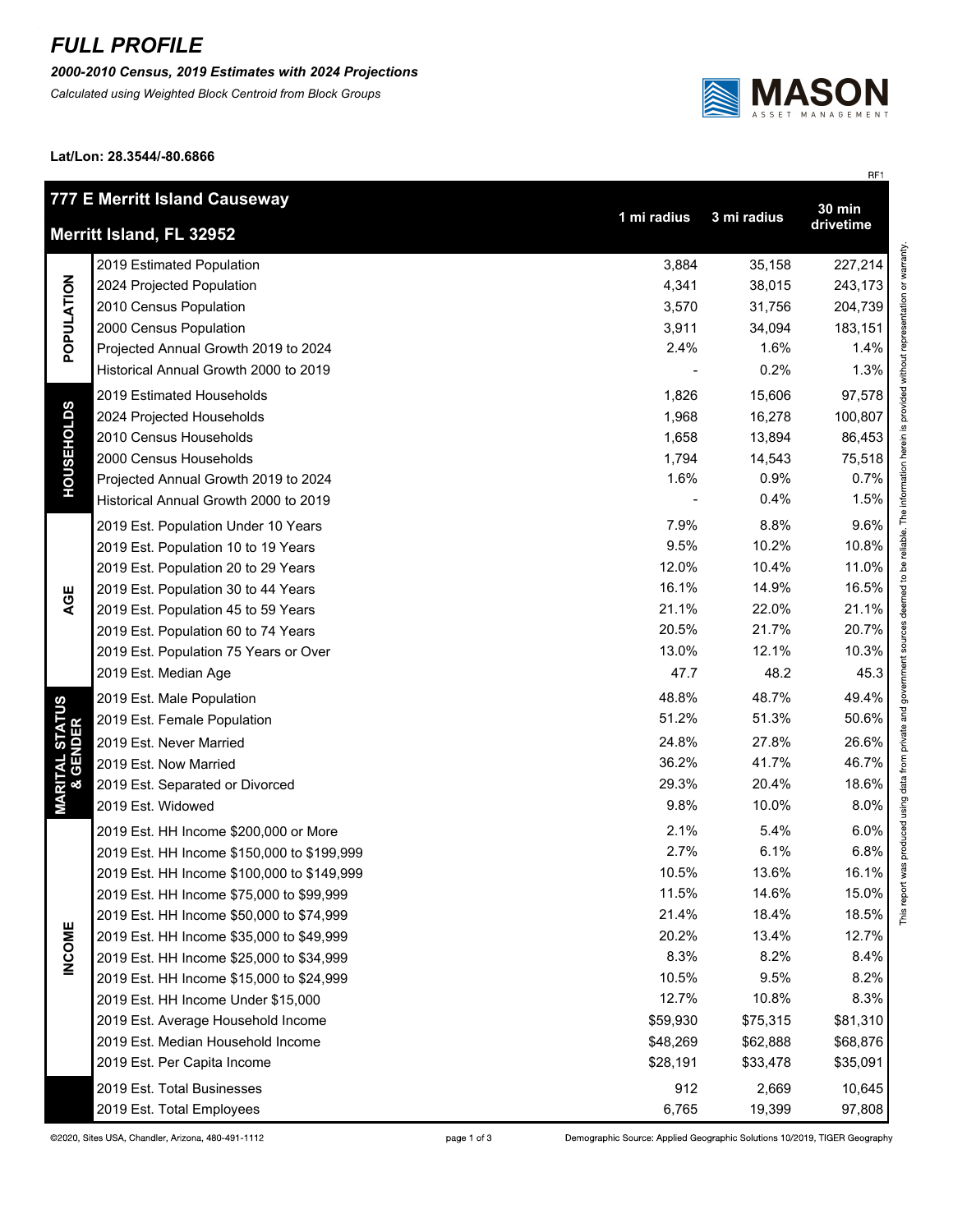## *FULL PROFILE*

## *2000-2010 Census, 2019 Estimates with 2024 Projections*

*Calculated using Weighted Block Centroid from Block Groups*



RF1

**Lat/Lon: 28.3544/-80.6866**

| 777 E Merritt Island Causeway<br>$30 \text{ min}$                   |                                                  |           |           |           |
|---------------------------------------------------------------------|--------------------------------------------------|-----------|-----------|-----------|
| 1 mi radius<br>3 mi radius<br>drivetime<br>Merritt Island, FL 32952 |                                                  |           |           |           |
|                                                                     | 2019 Est. White                                  | 90.4%     | 84.2%     | 80.9%     |
| <b>RACE</b>                                                         | 2019 Est. Black                                  | 2.9%      | 8.1%      | 11.1%     |
|                                                                     | 2019 Est. Asian or Pacific Islander              | 2.1%      | 2.9%      | 2.8%      |
|                                                                     | 2019 Est. American Indian or Alaska Native       | 0.3%      | 0.5%      | 0.4%      |
|                                                                     | 2019 Est. Other Races                            | 4.2%      | 4.3%      | 4.7%      |
| HISPANIC                                                            | 2019 Est. Hispanic Population                    | 329       | 2,981     | 21,144    |
|                                                                     | 2019 Est. Hispanic Population                    | 8.5%      | 8.5%      | 9.3%      |
|                                                                     | 2024 Proj. Hispanic Population                   | 9.1%      | 9.0%      | 9.8%      |
|                                                                     | 2010 Hispanic Population                         | 6.0%      | 6.2%      | 6.8%      |
|                                                                     | 2019 Est. Adult Population (25 Years or Over)    | 3,005     | 26,787    | 169,073   |
|                                                                     | 2019 Est. Elementary (Grade Level 0 to 8)        | 3.3%      | 1.7%      | 2.0%      |
| EDUCATION<br>(Adults 25 or Older)                                   | 2019 Est. Some High School (Grade Level 9 to 11) | 1.7%      | 4.8%      | 5.3%      |
|                                                                     | 2019 Est. High School Graduate                   | 33.3%     | 27.5%     | 25.2%     |
|                                                                     | 2019 Est. Some College                           | 25.2%     | 21.3%     | 21.6%     |
|                                                                     | 2019 Est. Associate Degree Only                  | 12.5%     | 13.4%     | 11.9%     |
|                                                                     | 2019 Est. Bachelor Degree Only                   | 14.9%     | 20.0%     | 20.7%     |
|                                                                     | 2019 Est. Graduate Degree                        | 9.1%      | 11.3%     | 13.3%     |
|                                                                     | 2019 Est. Total Housing Units                    | 2,034     | 16,802    | 107,744   |
| <b>HOUSING</b>                                                      | 2019 Est. Owner-Occupied                         | 60.5%     | 63.6%     | 66.5%     |
|                                                                     | 2019 Est. Renter-Occupied                        | 29.3%     | 29.3%     | 24.0%     |
|                                                                     | 2019 Est. Vacant Housing                         | 10.2%     | 7.1%      | 9.4%      |
|                                                                     | 2019 Homes Built 2010 or later                   | 0.9%      | 2.3%      | 4.1%      |
| <b>HOMES BUILT BY YEAR</b>                                          | 2019 Homes Built 2000 to 2009                    | 10.0%     | 8.6%      | 16.4%     |
|                                                                     | 2019 Homes Built 1990 to 1999                    | 7.6%      | 8.7%      | 17.0%     |
|                                                                     | 2019 Homes Built 1980 to 1989                    | 16.8%     | 15.4%     | 20.4%     |
|                                                                     | 2019 Homes Built 1970 to 1979                    | 9.5%      | 15.9%     | 10.9%     |
|                                                                     | 2019 Homes Built 1960 to 1969                    | 26.3%     | 28.9%     | 13.3%     |
|                                                                     | 2019 Homes Built 1950 to 1959                    | 17.5%     | 9.0%      | 6.5%      |
|                                                                     | 2019 Homes Built Before 1949                     | 1.1%      | 4.2%      | 1.9%      |
|                                                                     | 2019 Home Value \$1,000,000 or More              | 0.2%      | 0.5%      | 0.7%      |
|                                                                     | 2019 Home Value \$500,000 to \$999,999           | 6.0%      | 12.3%     | 8.7%      |
|                                                                     | 2019 Home Value \$400,000 to \$499,999           | 4.2%      | 7.9%      | 8.1%      |
| <b>HOME VALUES</b>                                                  | 2019 Home Value \$300,000 to \$399,999           | 9.1%      | 16.9%     | 17.4%     |
|                                                                     | 2019 Home Value \$200,000 to \$299,999           | 20.5%     | 23.6%     | 27.6%     |
|                                                                     | 2019 Home Value \$150,000 to \$199,999           | 23.9%     | 19.9%     | 19.5%     |
|                                                                     | 2019 Home Value \$100,000 to \$149,999           | 25.1%     | 14.8%     | 14.5%     |
|                                                                     | 2019 Home Value \$50,000 to \$99,999             | 16.2%     | 8.9%      | 10.1%     |
|                                                                     | 2019 Home Value \$25,000 to \$49,999             | 4.8%      | 2.0%      | 3.1%      |
|                                                                     | 2019 Home Value Under \$25,000                   | 1.1%      | 2.2%      | 2.2%      |
|                                                                     | 2019 Median Home Value                           | \$166,216 | \$240,571 | \$229,905 |
|                                                                     | 2019 Median Rent                                 | \$928     | \$932     | \$931     |

Demographic Source: Applied Geographic Solutions 10/2019, TIGER Geography